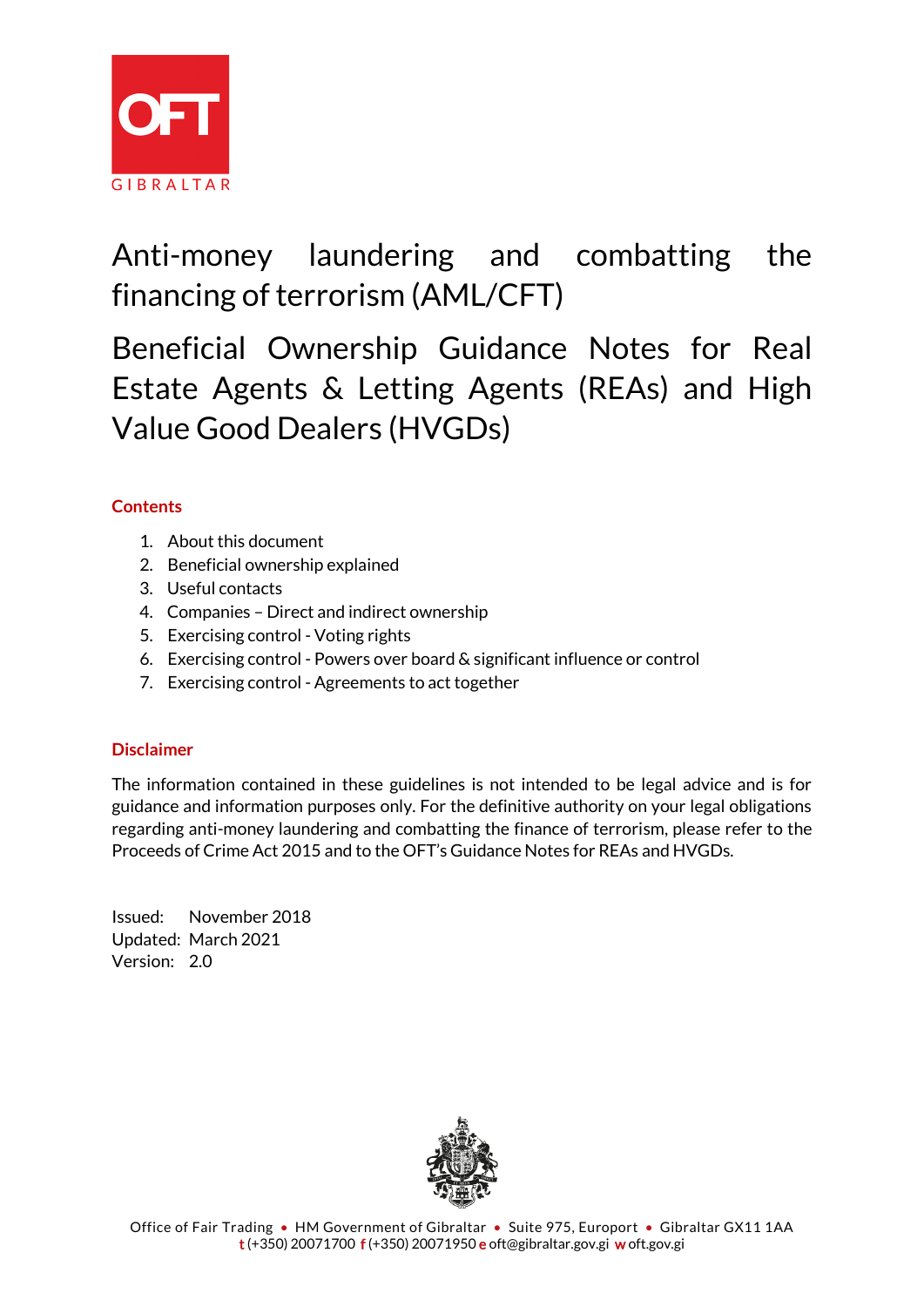

# 1. About this document

#### **1.1 Why is the OFT issuing these guidance notes?**

The OFT is issuing these Guidance Notes to accompany the OFT's AML/CFT Guidance Notes for Real Estate Agents & Letting Agents (**REAs**) and for High Value Good Dealers (**HVGDs**) in order to:

- 1. assist REAs and HVGDs to understand the concept of beneficial ownership;
- 2. help REAs and HVGDs identify their customers' beneficial owners (**BOs**); and
- 3. allow REAs and HVGDSs to carry out appropriate customer due diligence measures.

The OFT's AML/CFT Guidance Notes for REAs and HVGDs may be found in the 'Documents' section of the 'AML/CFT' page

of the OFT's website [\(www.oft.gov.gi\)](http://www.oft.gov.gi/). There you will also find a copy of these Guidance Notes and other useful documents to assist REAs and HVGDs to comply with their AML/CFT obligations.

#### **1.2 About these guidance notes.**

These Guidance Notes set out simplified explanations of beneficial ownership to assist REAs and HVGDs to identify BOs.

In sections 4 to 7 below the OFT has set out common control and ownership structures containing companies, trusts and other legal arrangements for illustrative purposes.

It should be noted however that this document is only intended to provide high level guidance. Businesses should therefore refer to the full definition of 'beneficial owner' in section 7 POCA to conclusively determine who their customers' BOs are.

## 2. Beneficial ownership explained

#### **2.1 What does beneficial ownership mean?**

The full definition of 'beneficial owner' is set out in section 7(1A) Proceeds of Crime Act 2015 (**POCA**) that can be found in the 'Documents' section of the 'AML/CFT' page of the OFT's website [\(www.oft.gov.gi\)](http://www.oft.gov.gi/).

#### **2.2 Who is a beneficial owner?**

A beneficial owner (**BO**) is an individual (or 'natural person') who will ultimately benefit from a transaction or business relationship.

Where an individual is conducting a transaction or activity for their own benefit then they are the beneficial owner (POCA section 7(1A)(a)(i)).

If, however, a transaction is being carried out by a customer on behalf of another person then the BO is the individual

- 1. on whose behalf a transaction or activity is being conducted (POCA section 7.(1A)(a)(ii)); and/or
- 2. who ultimately owns or controls the customer entering into the transaction.

Where a REA's or HVGD's customer is entering into a transaction on behalf of another person the REA or HVGD must

\_\_\_\_\_\_\_\_\_\_\_\_\_\_\_\_\_\_\_\_\_\_\_\_\_\_\_\_\_\_\_\_\_\_\_\_\_\_\_\_\_\_\_\_\_\_\_\_\_\_\_\_\_\_\_\_\_\_\_\_\_\_\_\_\_\_\_\_\_\_\_\_\_\_\_\_\_\_\_\_\_\_\_\_\_\_\_\_\_\_\_\_\_\_\_\_\_\_\_\_\_\_\_\_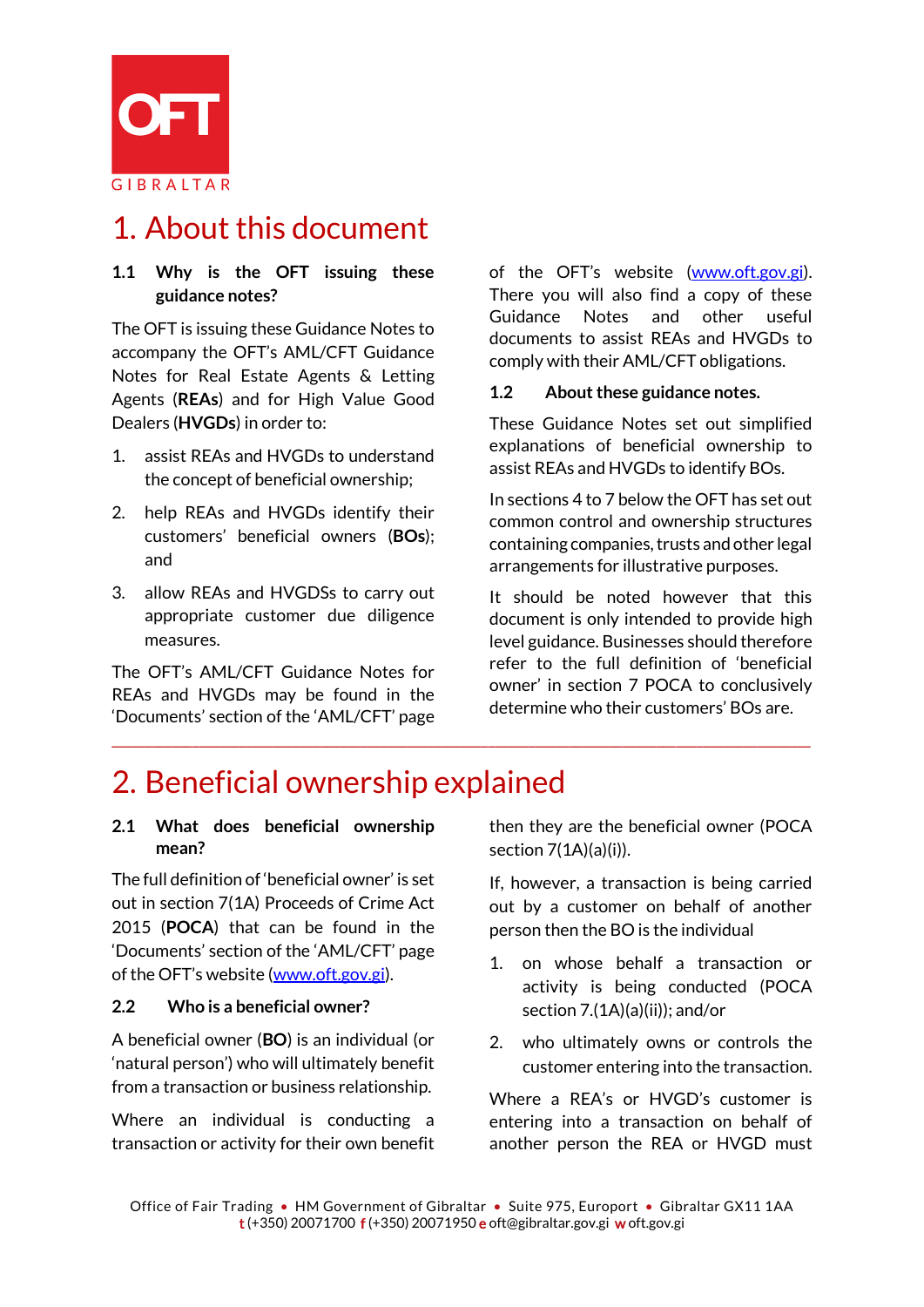

identify and verify who that other person is. That person is the BO.

#### **2.3 Identifying the BOs of customers who are companies.**

Where a HVGD's or REA's customer is a company (or other legal entity, e.g. a partnership) they must determine who directly or indirectly controls that company as that person will be a BO.

An individual shall be considered a direct owner of that company if they directly:

- 1. hold 25% plus one share in the company (see section 4 below); or
- 2. have an ownership interest of more than 25%.

An individual shall be considered an indirect owner of a company that is the customer if they control another company (or companies) which:

- 1. hold 25% plus one share in the company that is the customer; or
- 2. have an ownership interest of more than 25% in the company that is the customer,

(see section 4 below).

### **2.4 What if I have doubts about who the BO of a company is?**

You must exhaust all possible means to determine who a company's BO is. This will involve the business making appropriate and proactive enquiries do determine who the BO is. The business must be able to demonstrate these enquiries to the OFT.

However, if after having exhausting all possible means:

- 1. there are doubt as to who the BO is; or
- 2. no person is identified as the BO,

then the BO shall be the individual exercising control over the customer via other means (POCA s7(c)(ii)).

Exercise of control can take many forms including:

- 1. having more than 25% of the voting rights in the company (see section 5 below);
- 2. the power to appoint or remove a majority of the board of directors of a company (see section 6 below);
- 3. the right to exercise a significant influence or control over a company (see section 6 below); or
- 4. entering into agreements to act together with another person to exert control (see section 7 below).

If, after having exhausted all possible means, there is still doubt about who the individual exercising control is, then the BO shall be the individual who holds the senior management position in the customer (POCA s7(c)(ii) & (iv)).

#### **2.5 Listed companies and entities**

A listed entity, being a company with shares admitted to trading on a regulated market recognised by POCA, shall be regarded as a BO. It will not be necessary for a HVGD or REA to identify the ownership beyond that listed entity (POCA s7(1A)(b)).

A majority-owned subsidiary of such a listed entity shall also be regarded as a BO.

#### **2.6 Identifying the BOs of a Trust.**

In the case of customer who owned or controlled by the trustees of a trust, all of the following shall be considered a BO and will need to be identified:

1. the settlor or settlors;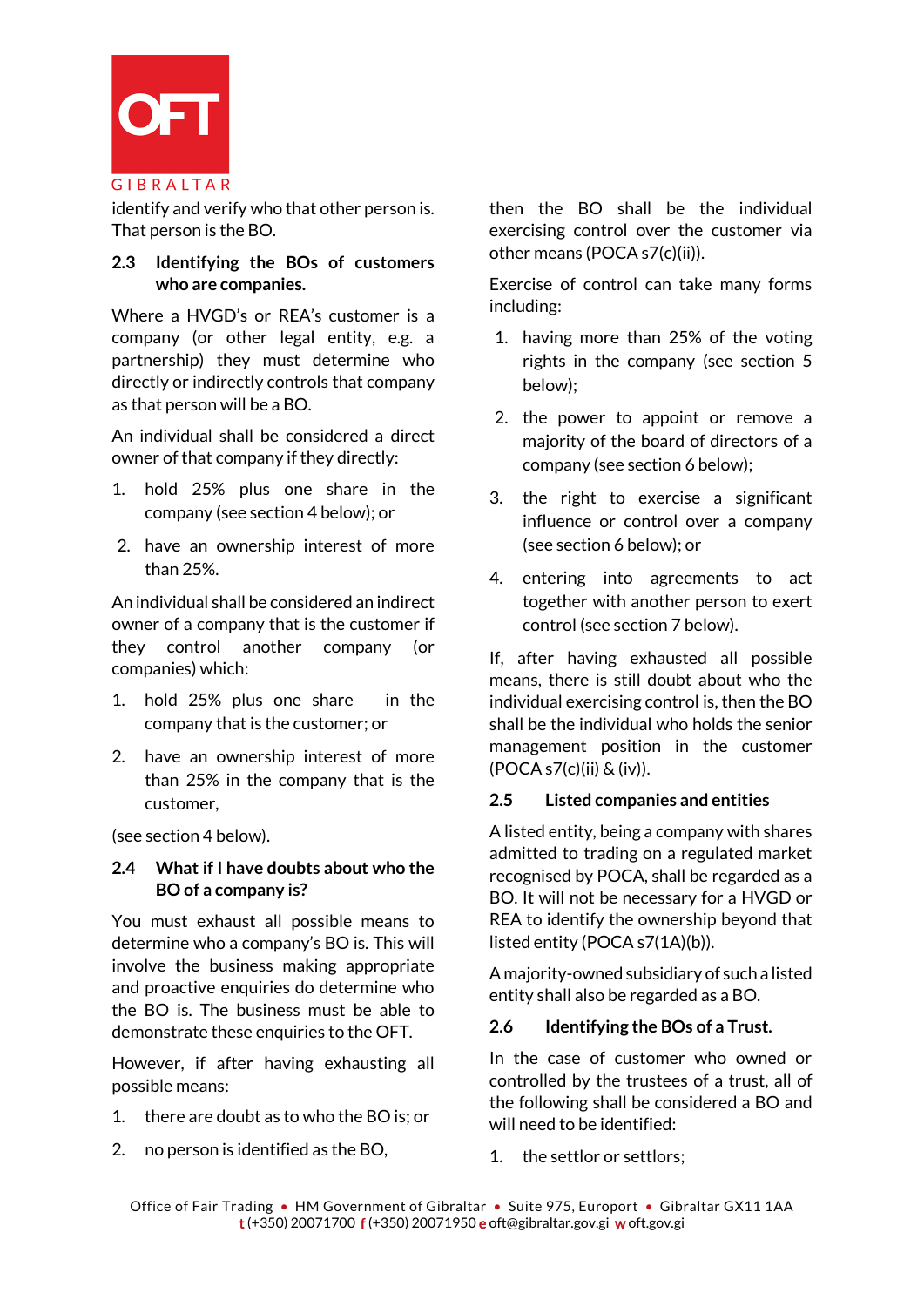

- 2. the trustee or trustees;
- 3. the protector or protectors, if any;
- 4. the beneficiaries (or where the individuals benefiting from the trust have yet to be determined, the class of persons in whose main interest the trust is set up or operates); and
- 5. any other natural person exercising ultimate control over the trust by means of direct or indirect ownership or by other means.
- **2.7 Identifying the BOs of other legal entities**

For other types of legal entities such as foundations, and legal arrangements similar to trusts, the natural person holding equivalent or similar positions to those referred to in 1 to 5 of section 2.6 in relation to trusts shall be the BO.

#### **2.8 Additional BO requirements**

Pursuant to section 11(4A) POCA, where a HVGD or REA is required to apply CDD measures to a trust, corporate or legal entity it shall collect proof of registration (or an excerpt) of the BO's registration on the Gibraltar Register of Ultimate Beneficial Owners [\(https://uboregister.egov.gi\)](https://uboregister.egov.gi/).

### 3. Useful Contacts

#### **3.1 Office of Fair Trading**

The Office of Fair Trading (OFT) has been appointed as a supervisory authority under the Proceeds of Crime Act 2015. Additionally, it is responsible for business licensing and for consumer protection in Gibraltar.

Suite 975 Europort, Gibraltar

Tel: (+350) 20071700

[aml.oft@gibraltar.gov.gi](mailto:aml.oft@gibraltar.gov.gi) 

www.oft.gov.gi

#### **3.2 Gibraltar Financial Intelligence Unit**

The Gibraltar Financial Intelligence Unit (GFIU) receives, analyses and disseminates financial intelligence gathered from Suspicious Activity Reports.

Suite 832, Europort, Gibraltar

Tel: (+350) 20070211

Fax: (+350) 20070233

[gfiu@gcid.gov.gi](mailto:gfiu@gcid.gov.gi)

www.gfiu.gov.gi

\_\_\_\_\_\_\_\_\_\_\_\_\_\_\_\_\_\_\_\_\_\_\_\_\_\_\_\_\_\_\_\_\_\_\_\_\_\_\_\_\_\_\_\_\_\_\_\_\_\_\_\_\_\_\_\_\_\_\_\_\_\_\_\_\_\_\_\_\_\_\_\_\_\_\_\_\_\_\_\_\_\_\_\_\_\_\_\_\_\_\_\_\_\_\_\_\_\_\_\_\_\_\_\_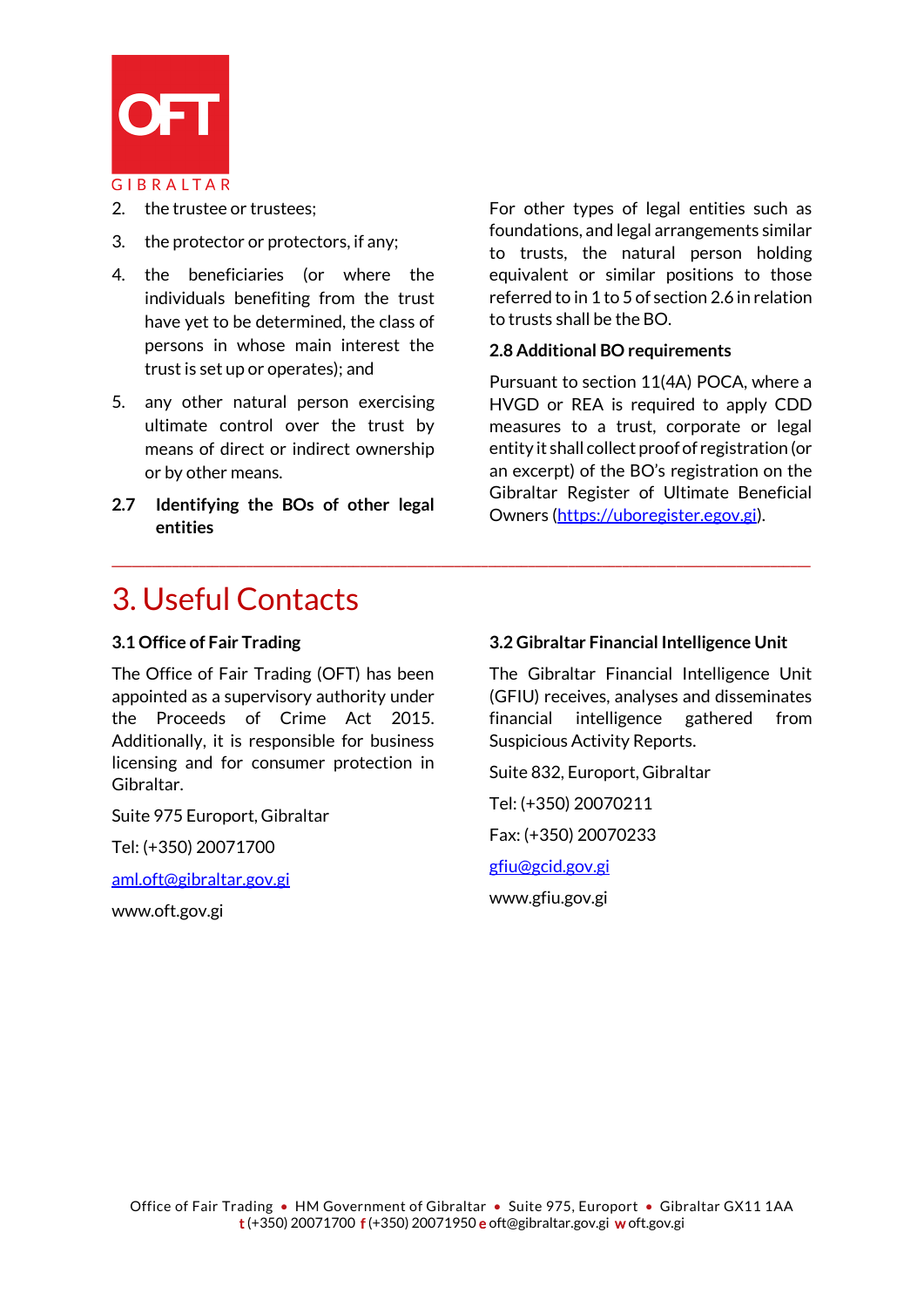

GIBRALTAR

# 4. Companies – Direct and indirect ownership

See section 2.3 above - A Beneficial Owner (BO) is anyone who directly or indirectly holds 25% plus one share of or has an ownership interest of more than 25% in the company.



In example 1, person C is the BO because they are the only person with more than 25% +1 shares in the Customer Company.

In example 2, person B is a BO because it holds 27.5% of the shares in the Customer Company indirectly (50% of shares in Company C (7.5%) + 20% in Company C) and the beneficiary of the trust is also a BO because it has an indirect ownership interest of more than 25% in the Customer Company.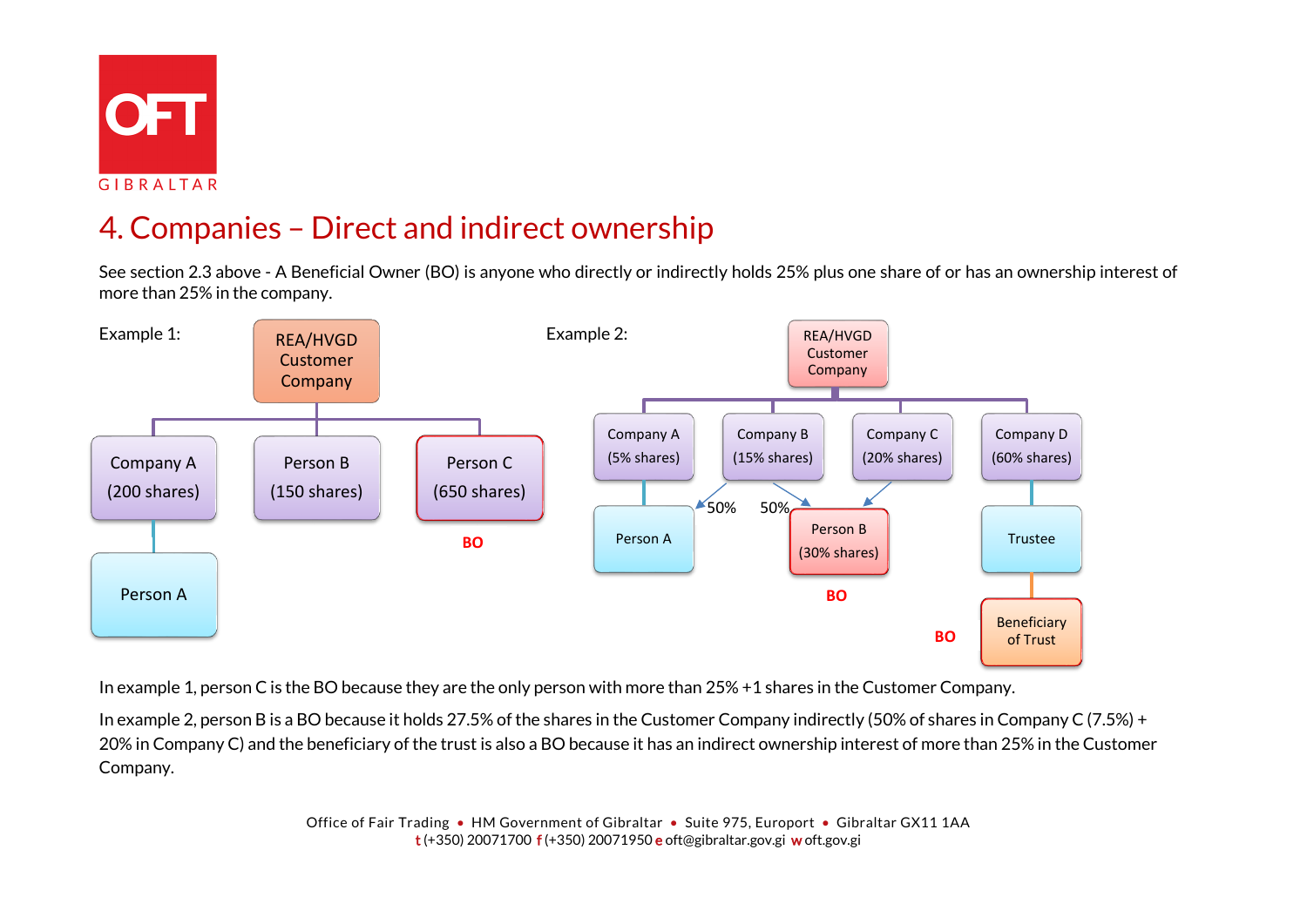

GIBRALTAR

# 5. Exercising control - Voting rights

See section 2.4 above - A Beneficial Owner (BO) is anyone who has more than 25% of the voting rights in the company. Usually voting rights are determined by the number of shares held by a shareholder (e.g. one share one vote) however it is possible for a person with few shares to have significant voting rights.



In example 1, Person B and Person C are both BOs because they each have more than 25% voting rights in the Customer Company, regardless of whether or not they have more than 25% shares in the Customer Company.

**BO**

In example 2, Person B is a BOs of the Customer Company as they have more than 25% voting rights. Although the Beneficiary does not have voting rights directly they are also a BO as they are able to assert control over Person C (their relative) who in turn holds 50% of the voting rights in the Customer Company.

> Office of Fair Trading • HM Government of Gibraltar • Suite 975, Europort • Gibraltar GX11 1AA t (+350) 20071700 f (+350) 20071950 e oft@gibraltar.gov.gi w oft.gov.gi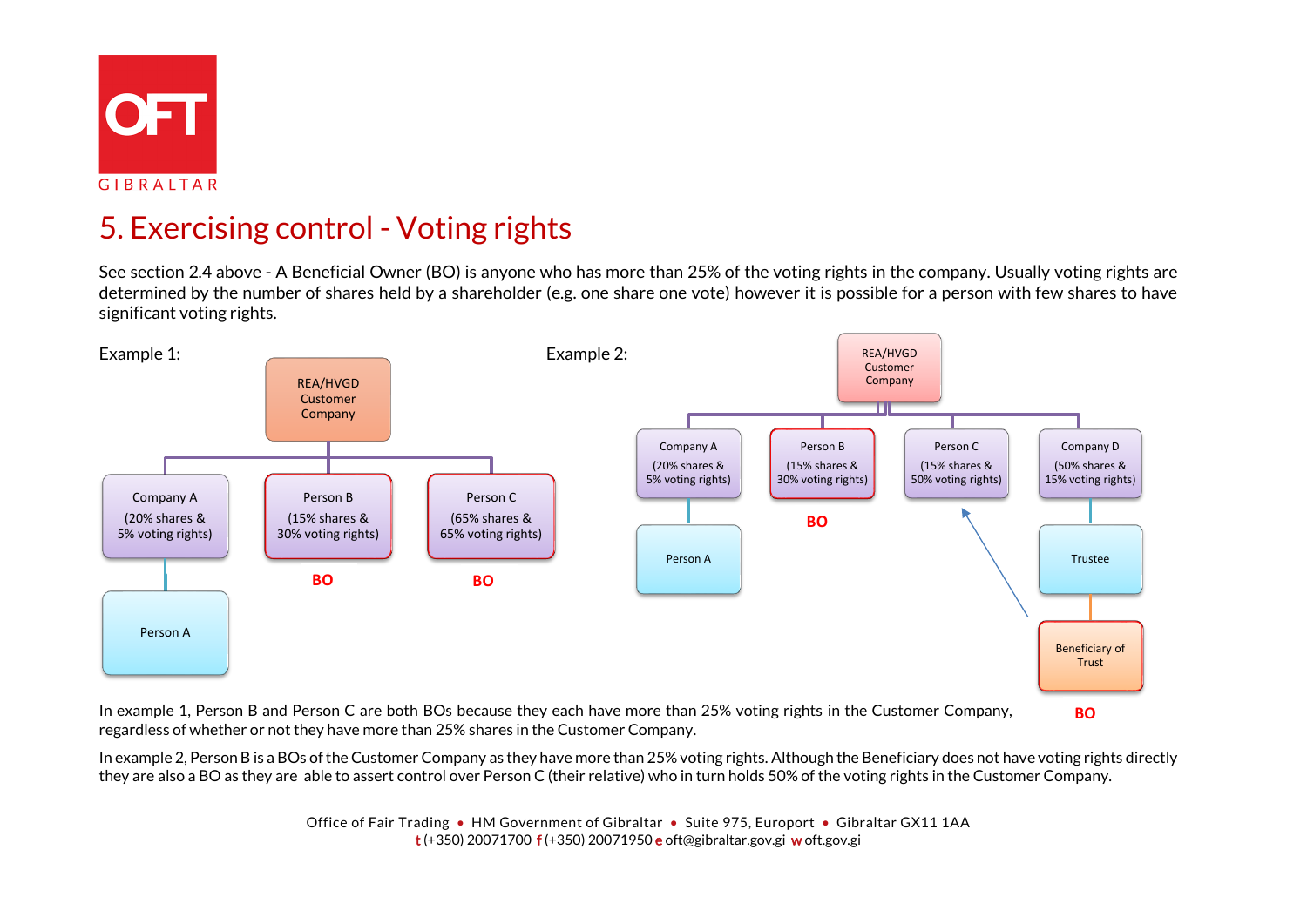

GIBRALTAR

# 6. Exercising control - Powers over board & significant influence or control

An Ultimate Beneficial Owner (BO) is anyone who has:

- 1 power to appoint or remove a majority of the board of directors of the company (example 1);
- 2 the right to exercise a significant influence or control over the company (example 1); and/or
- 3 the right to exercise a significant influence or control over a trust or firm (or similar non-legal arrangement) (example 2).



In example 1, Person A is a BO because they have significant influence and/or control over the Customer Company. Person C is also the BO because they have the power to appoint and remove members of the board of directors (majority shareholders usually have this power).

In example 2, the Settlor of the trust is a BO because they have significant influence and control over the trustee of the trust, which owns Company D and is the majority shareholder of the Customer Company.

> Office of Fair Trading • HM Government of Gibraltar • Suite 975, Europort • Gibraltar GX11 1AA t (+350) 20071700 f (+350) 20071950 e oft@gibraltar.gov.gi w oft.gov.gi